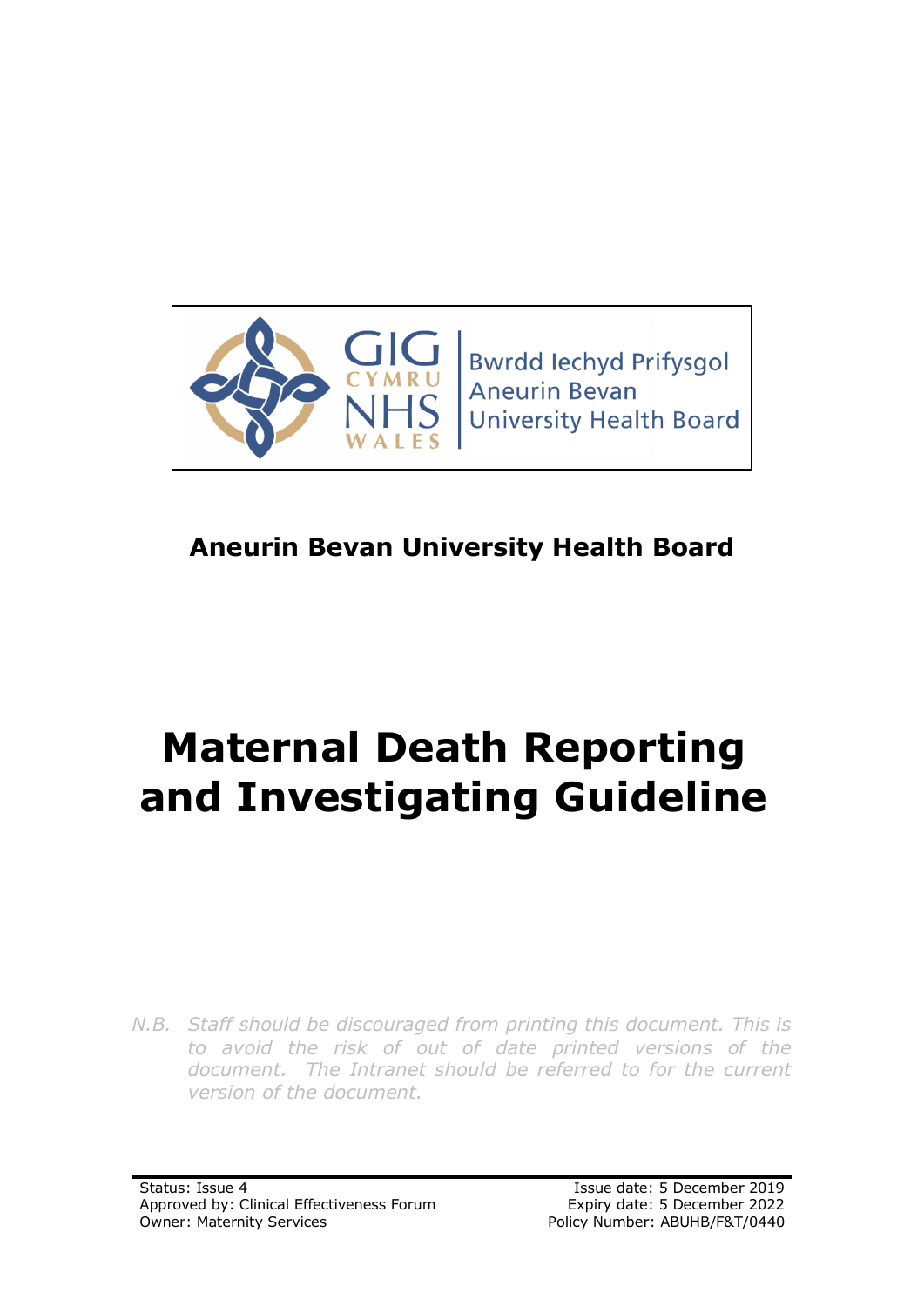#### **Contents:**

- **Appendix 1 - Definitions**
- **Appendix 2 - Managing a Maternal Death**

**Appendix 3 - Checklist for maternal death**

**Appendix 4** - **Notification of maternal death to MBRRACE**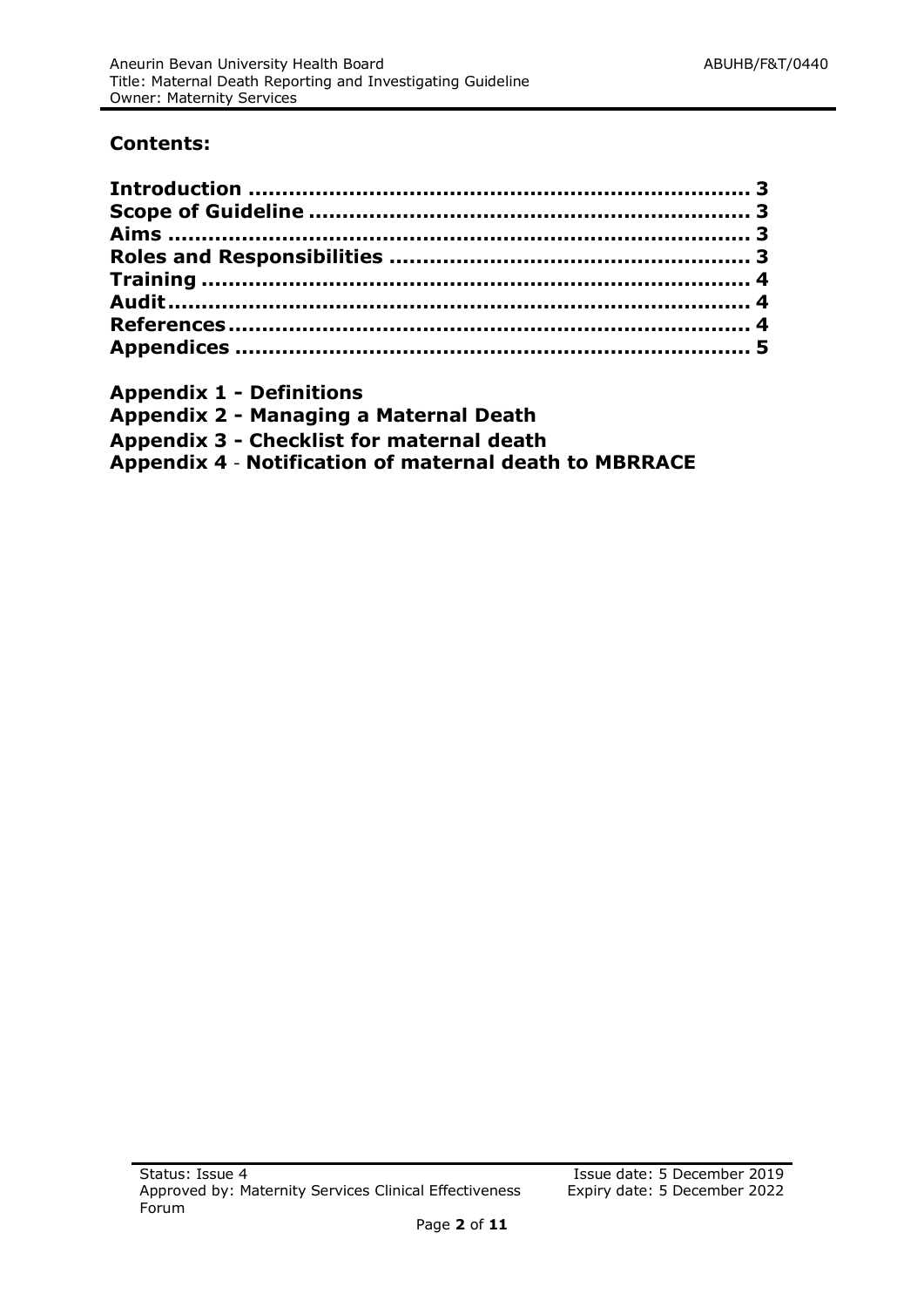#### <span id="page-2-0"></span>**Introduction**

Maternal deaths are rare events and the following guidelines serve to support staff in ensuring effective management of such situations. Maternal death within the context of this guideline relates to that which occurs during or up to one year after the end of pregnancy.

As you will be aware MBRRACE-UK is the new organisation appointed by the Healthcare Quality Improvement Programme (HQIP) to continue the national programme of work investigating maternal deaths, stillbirths and infant deaths, including the Confidential Enquiry into Maternal Deaths.

MBRRACE are to be notified by designated registered staff (see appendix 4 for process instructions) of all maternal deaths.

All maternal deaths are subject to a serious incident review as per Aneurin Bevan Health board policies.

### **Scope of guideline**

This guideline applies to all clinicians working within maternity services.

#### <span id="page-2-1"></span>**Aims**

The aim of this guideline is to ensure that all maternal deaths are reported and investigated in a timely manner.

#### **Roles and Responsibilities**

It is the responsibility of the designated co-ordinator (usually the attending midwifery manager) to ensure that a number of tasks are completed at the earliest opportunity, and these include:

- <span id="page-2-2"></span>Last offices as per Health Board policy
- A discussion with the relatives re: post mortem
- Signing of the consent form for post mortem where agreed
- Ensure the case notes and any attached documentation is photocopied
- Issue of the death certificate when available
- If applicable Stillbirth certificate for baby as per local guidance contact labour ward
- Advice and information to relatives regarding registering the death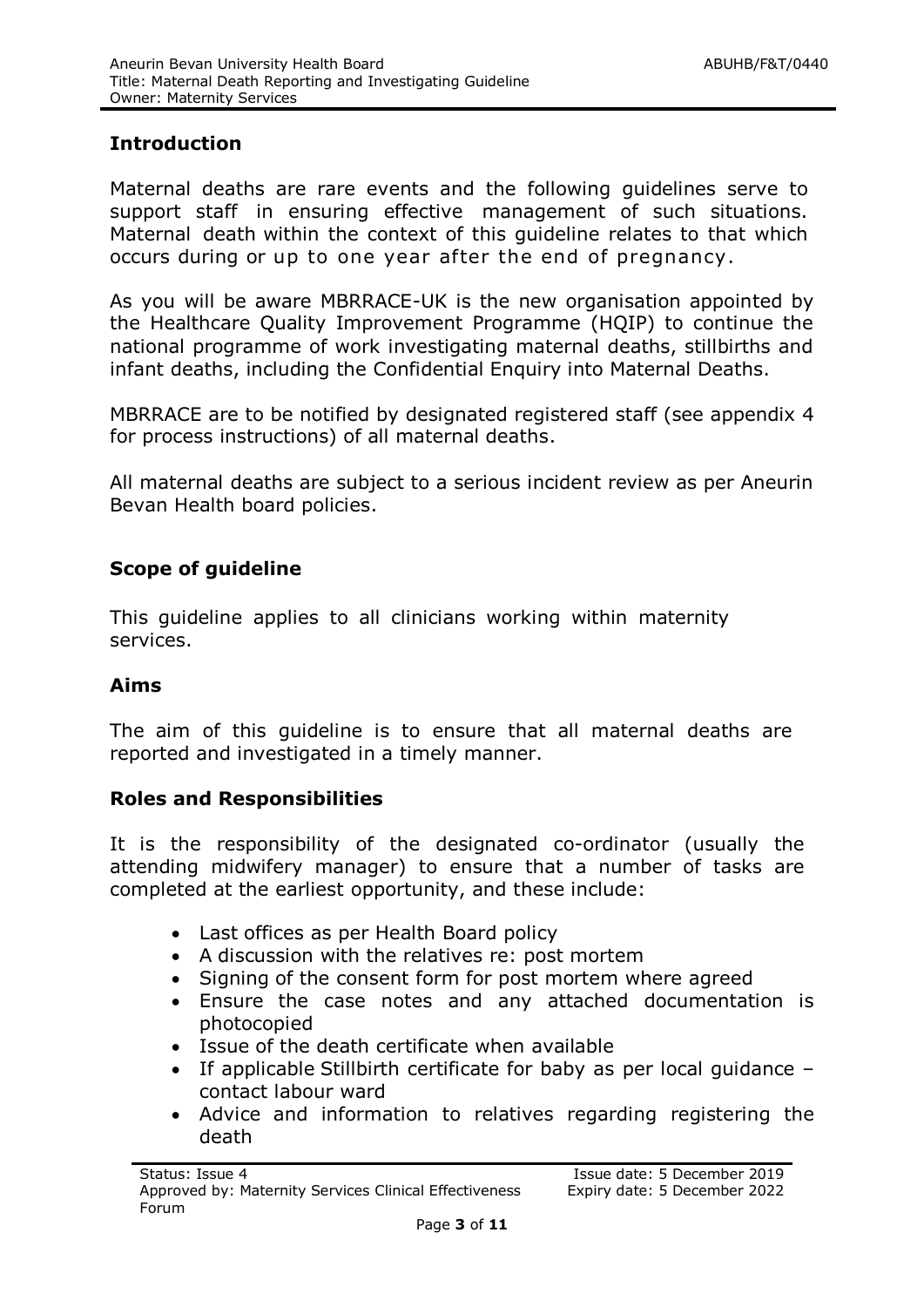<span id="page-3-0"></span>Complete electronic adverse incident form

# **Training**

o Staff are expected to access appropriate training where provided. Training needs will be identified through appraisal and clinical supervision. Training data bases are maintained by the practice educator.

# <span id="page-3-1"></span>**Audit**

The guideline will be audited following a maternal death to ensure it is fit for purpose. Results to be shared at the Directorate Clinical Governance Forum

# <span id="page-3-2"></span>**References**

Saving Lives improving Mothers care 2015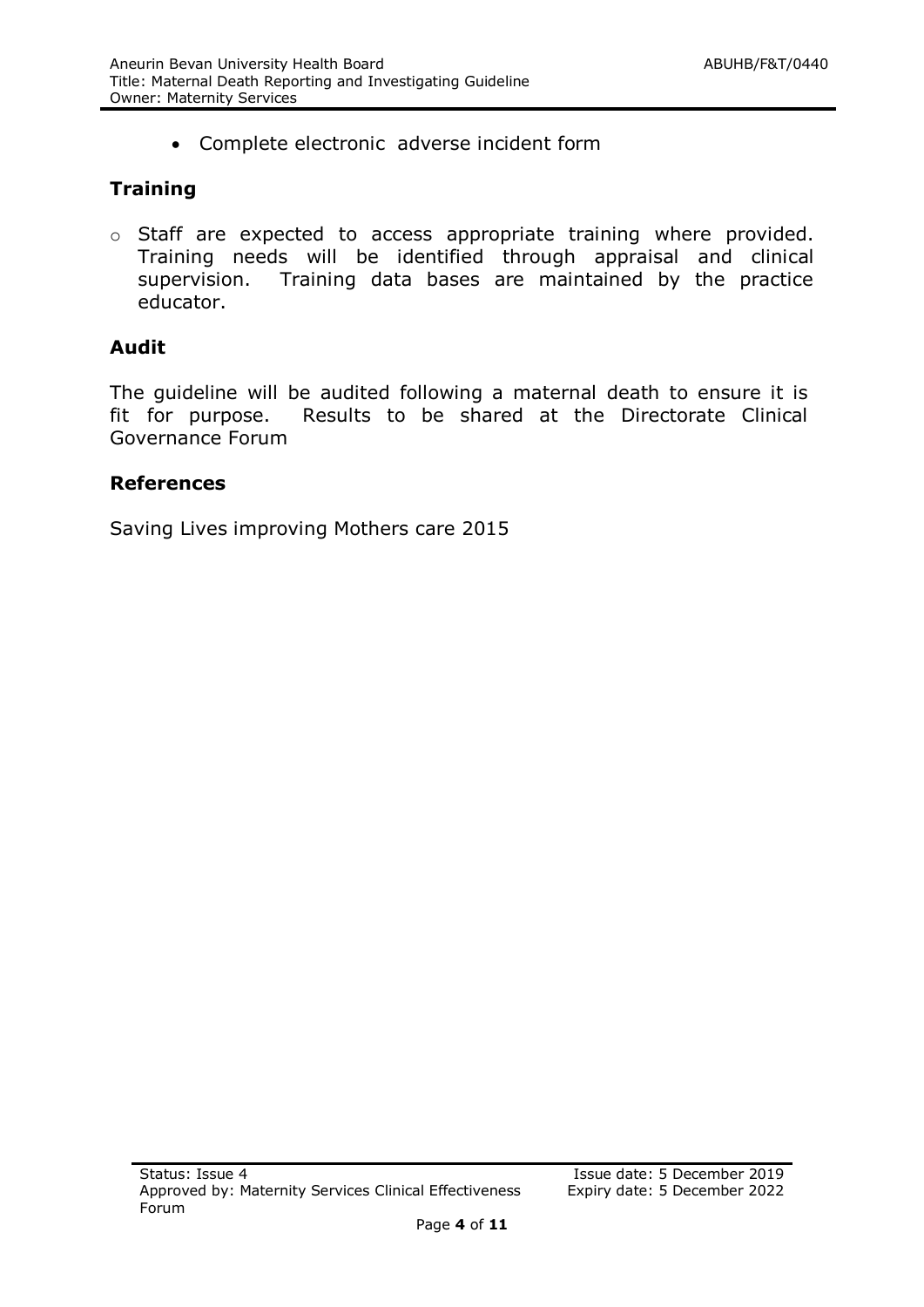# **Appendix 1 - Definitions**

Definitions taken from the Saving Lives Improving Mothers Care 2015

| Term                  | <b>Definition</b>                                                                                                                                                                                                                        |
|-----------------------|------------------------------------------------------------------------------------------------------------------------------------------------------------------------------------------------------------------------------------------|
| <b>Maternal Death</b> | Deaths of women while pregnant or within 42<br>days of the end of pregnancy, from any cause<br>related to or aggravated by the pregnancy or its<br>management, but not from accidental<br>or<br>incidental causes.                       |
| Direct                | Deaths resulting from obstetric complications of<br>the pregnant state (pregnancy, labour and<br>puerperium), from interventions, omissions,<br>incorrect treatment or from a chain of<br>events resulting from any of the above.        |
| Indirect              | Deaths resulting from previous existing disease,<br>or disease that developed during pregnancy and<br>which was not due to direct obstetric causes,<br>but which was aggravated by the physiologic<br>effects of pregnancy.              |
| Late                  | Deaths occurring between 42 days and 1 year<br>after abortion, miscarriage or delivery that are<br>Direct or Indirect maternal<br>due<br>to<br>causes.includes giving birth ectopic pregnancy<br>miscarriage or termination of pregnancy |
| Coincidental          | Deaths from unrelated causes which<br>the<br>happen to occur in pregnancy or<br>puerperium.                                                                                                                                              |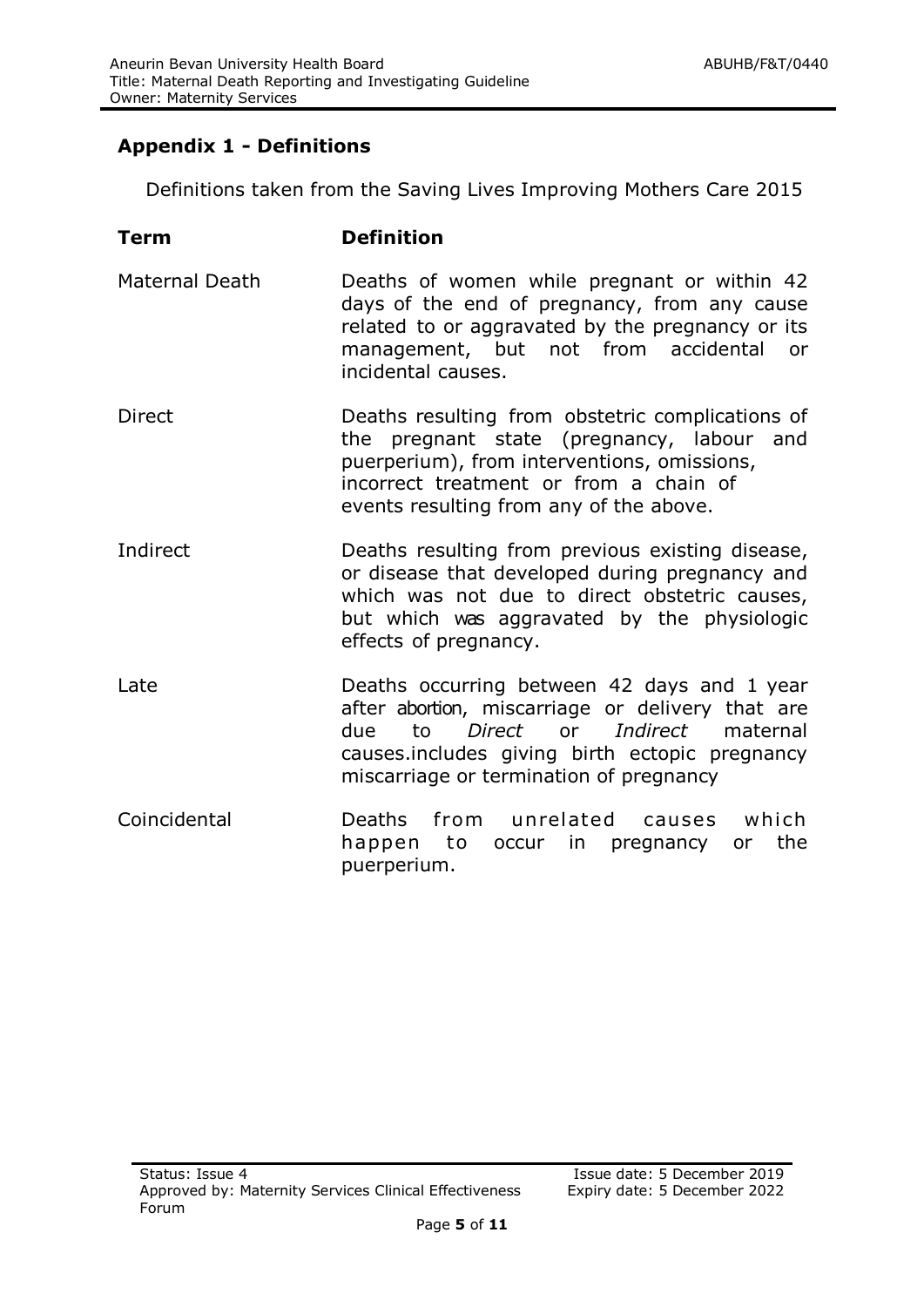# **Appendix 2 - Managing a Maternal Death**

- The on call Obstetric Consultant, on call Consultant Anaesthetist and on call Midwifery Manager will agree a person who will maintain the maternal death checklist (Designated Co-ordinator). The attached checklist will guide the Co-ordinator in managing the process of a maternal death.
- The on call Midwifery Manager will ensure the completion of an Electronic Incident Form
- The Co-ordinator will maintain accurate, confidential and contemporaneous records throughout this process of events, ensuring to note the names of all staff involved.
- A maternal death is uncommon and the experience can be traumatic for all concerned. Consideration should be given to releasing staff who are directly involved from the remains of their shift to ensure subsequent patient care is not affected by impaired clinical judgement.
- A midwife/nurse will be allocated to care for the relatives and provide initial support and guidance.
- The Consultant-on-call should be contacted to attend (if not already present). For Deaths in the community inform on call consultant.
- The Consultant should meet with the relatives as soon as possible following the event. The Consultant should not offer any definitive information until the full facts of the case have been investigated and are available, but inform relatives that an investigation will be undertaken.
- The local site on call manager should be informed.
- Inform Lead Obstetrician for Obstetrics, Divisional Head of Midwifery and Executive team as soon as possible following the event.
- Inform the Governance Midwife as soon as events allow. This will be investigated as part of the Health board serious incident policy
- The named Consultant should be informed of events at the earliest opportunity (if not on duty).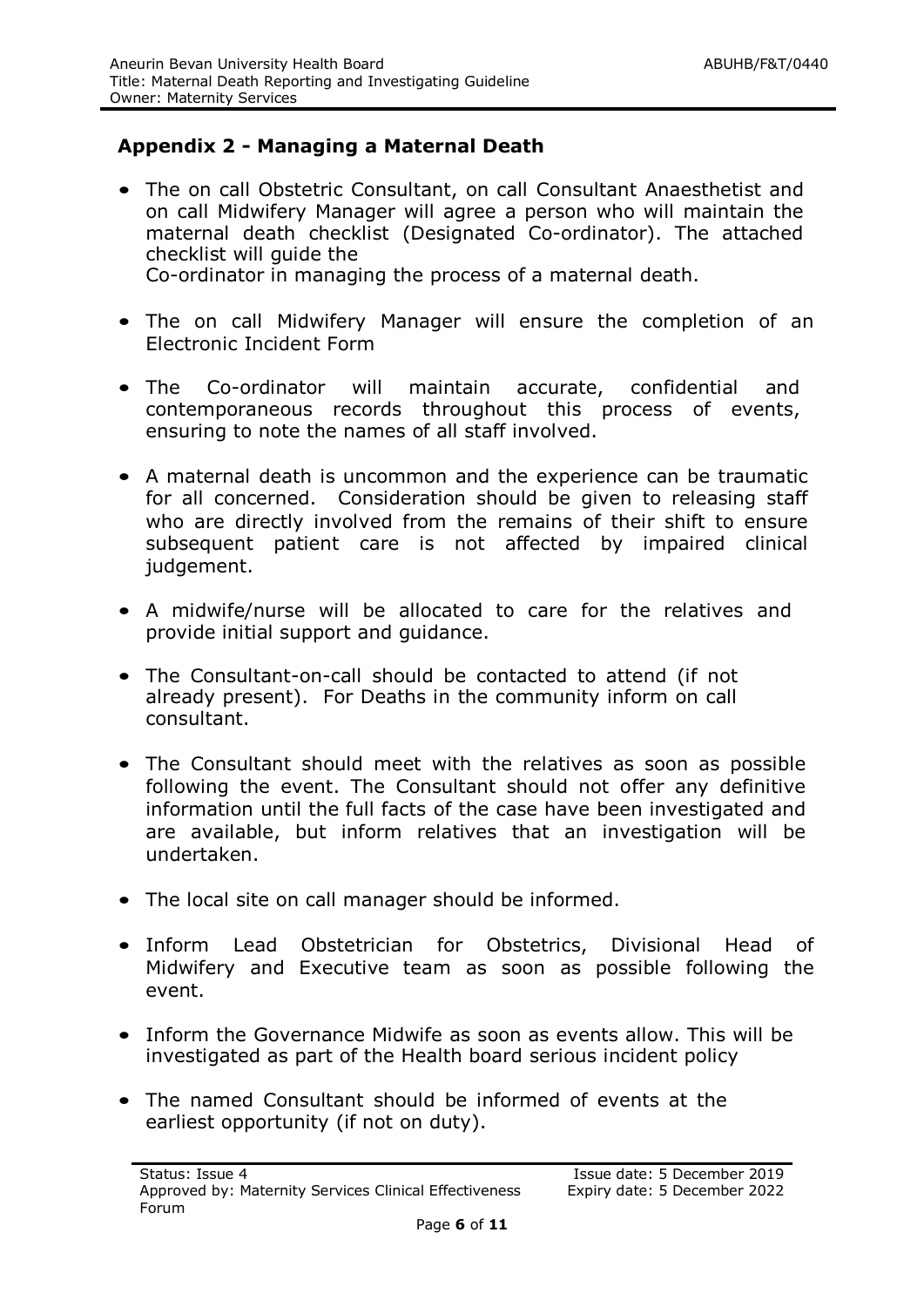- If the cause of death is unknown or within 24 hours of surgery, the Consultant present at the time of the death is responsible for informing the Coroner. In the event of a woman dying at home, if a community midwife is present then she will inform the on call midwifery manager and the senior midwifery manager will inform the coroner.
- If suspicious circumstances are suspected, the police must be informed
- Alert employer wellbeing service so that staff can be prioritised for support.
- Inform the mortuary
- Contact Health Board on call Chaplain via switchboard to pass on appropriate religious support available, or where none to offer support directly
- Inform woman's named Health Visitor, General Practitioner at the earliest opportunity and additionally, the named midwife if death occurs whilst pregnant or within 4 weeks of delivery.
- The designated registered staff will inform MBRRACE as soon as possible (see appendix 4 for process)
- Coordinator to inform staff of the agreed forum for shared learning opportunities in relation to the maternal death
- Establish next of kin contact details and confirm designated contact person as this may not always be the next of kin. Agree that all information will be via that person, and agree telephone contact numbers.
- Offer designated contact person contact number of a designated family contact staff member for any enquiries.
- Contact & refer to social services if support required for relatives within the community.
- In the event of a in utero death in association with maternal death, the following should be considered:
- Over 24 weeks gestation it is a legal requirement to register the death as a stillbirth. If an attempt has been made to resuscitate the baby and then the baby subsequently dies, it must be registered as a neonatal death. If at post-mortem the baby is removed by the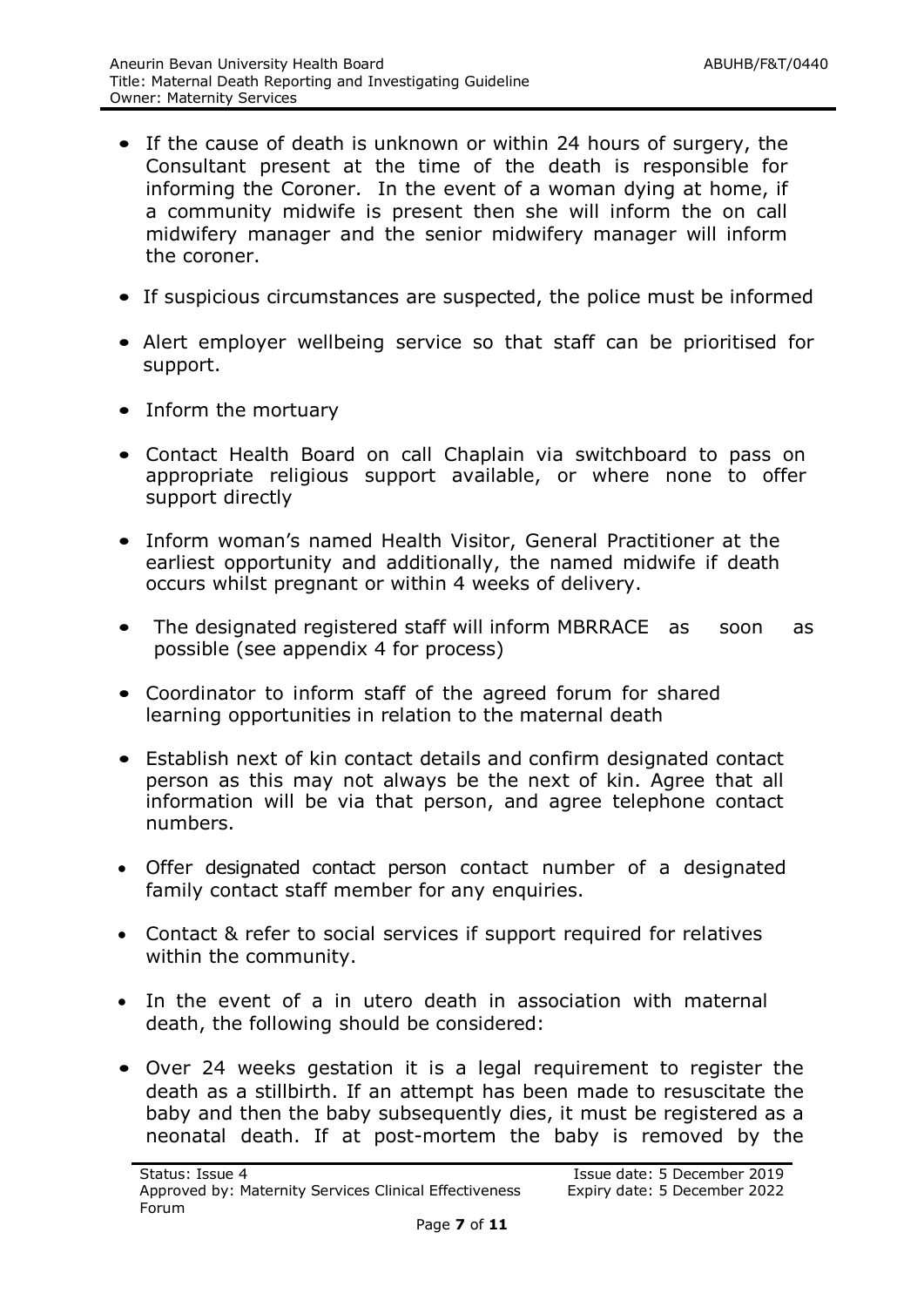Pathologist, then it is not recognised as a stillbirth and cannot be registered as such as the baby has not issued forth from the mother. There are obvious issues concerning the death of a woman during pregnancy and it is therefore essential to maintain good communication with the family throughout. If the family have difficult questions or queries the discussion with the coroner, registrar for births and deaths or hospital pathologist would be advisable.

• The designated registered staff will include information relating to stillbirth if applicable when notifying MBRRACE.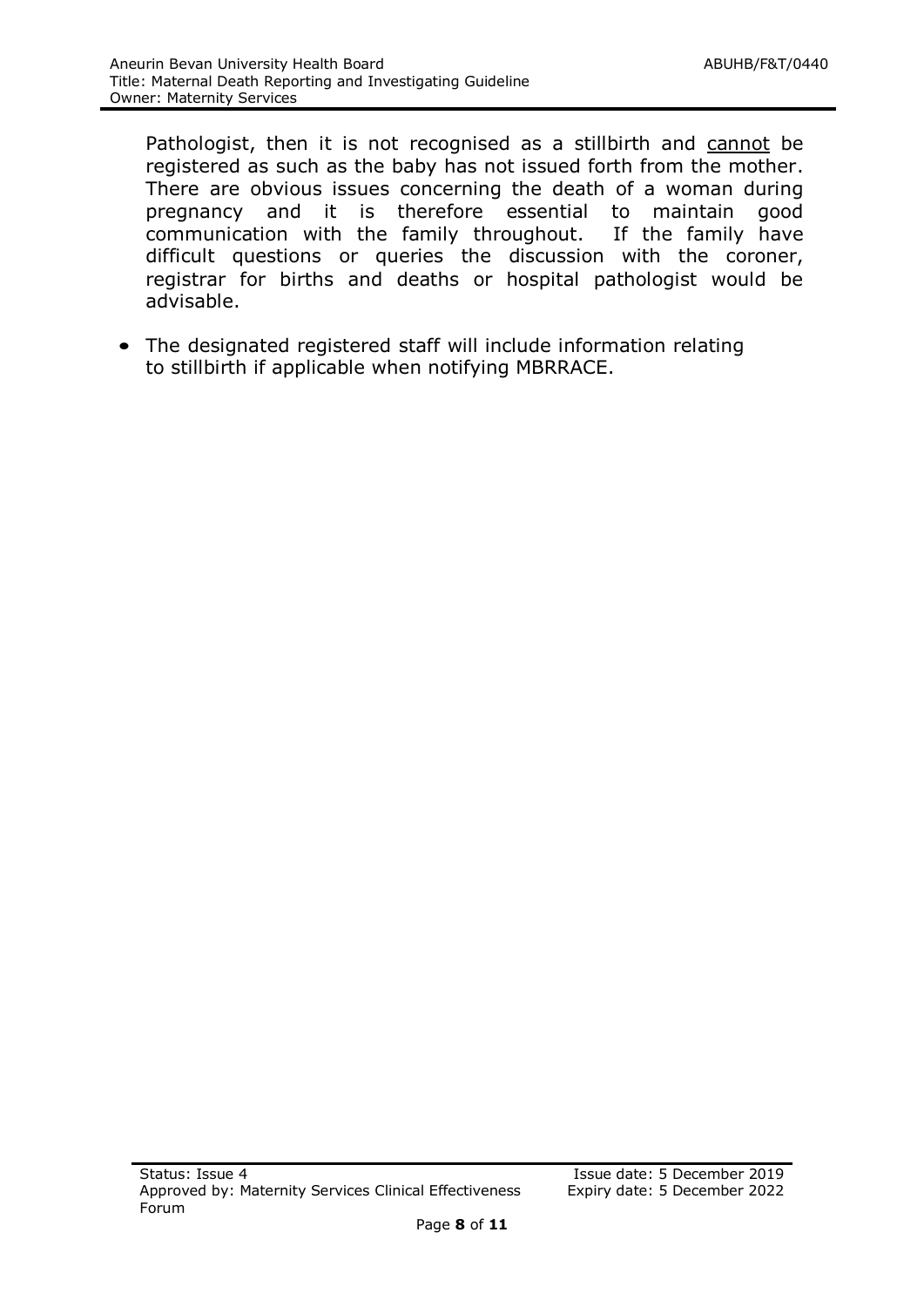### **Appendix 3 Checklist for maternal death**

Named Co-ordinator: Date: Date: Date:

| <b>Who to Inform</b>                                                                                                               | <b>Informed</b> | Date/<br><b>Time</b> | <b>Deaths</b><br>out of |
|------------------------------------------------------------------------------------------------------------------------------------|-----------------|----------------------|-------------------------|
|                                                                                                                                    |                 |                      | area                    |
| 1. Contact the obstetric and anaesthetic<br>Consultant-on-call (if not already<br>present)                                         |                 |                      | N/A                     |
| 2. Arrange for Consultant to meet with<br>relatives as soon as possible                                                            |                 |                      | N/A                     |
| 3. Contact/inform named Consultant<br>Obstetrician and Clinical Director for<br>Obstetrics as soon as possible (if not<br>on duty) |                 |                      |                         |
| 4. Contact the Divisional Head of<br>Midwifery, and notify the Senior on call<br>manager for the site                              |                 |                      |                         |
| 5. Inform the Governance Midwife                                                                                                   |                 |                      |                         |
| 6. Contact Supervisor of Midwives and<br>inform her of the maternal death                                                          |                 |                      |                         |
| 7. Inform clinical Midwifery Manager as<br>soon as possible                                                                        |                 |                      |                         |
| 8. Inform the Clinical supervisor for<br>Midwives when next on duty (by email<br>if out of hours)                                  |                 |                      |                         |
| 9. Identify an individual to care/support<br>relatives present                                                                     |                 |                      |                         |
| 10. Consultant to inform the Coroner<br>Note the death certificate is issued by the<br>Coroner                                     |                 |                      | N/A                     |
| 11. The designated registered staff will<br>inform MBRRACE as soon as possible (see<br>appendix 4 for process)                     |                 |                      |                         |
| 12. Suspicious circumstances - inform<br>Police                                                                                    |                 |                      | N/A                     |
| 13. Notify the hospital chaplain via<br>switchboard                                                                                |                 |                      | N/A                     |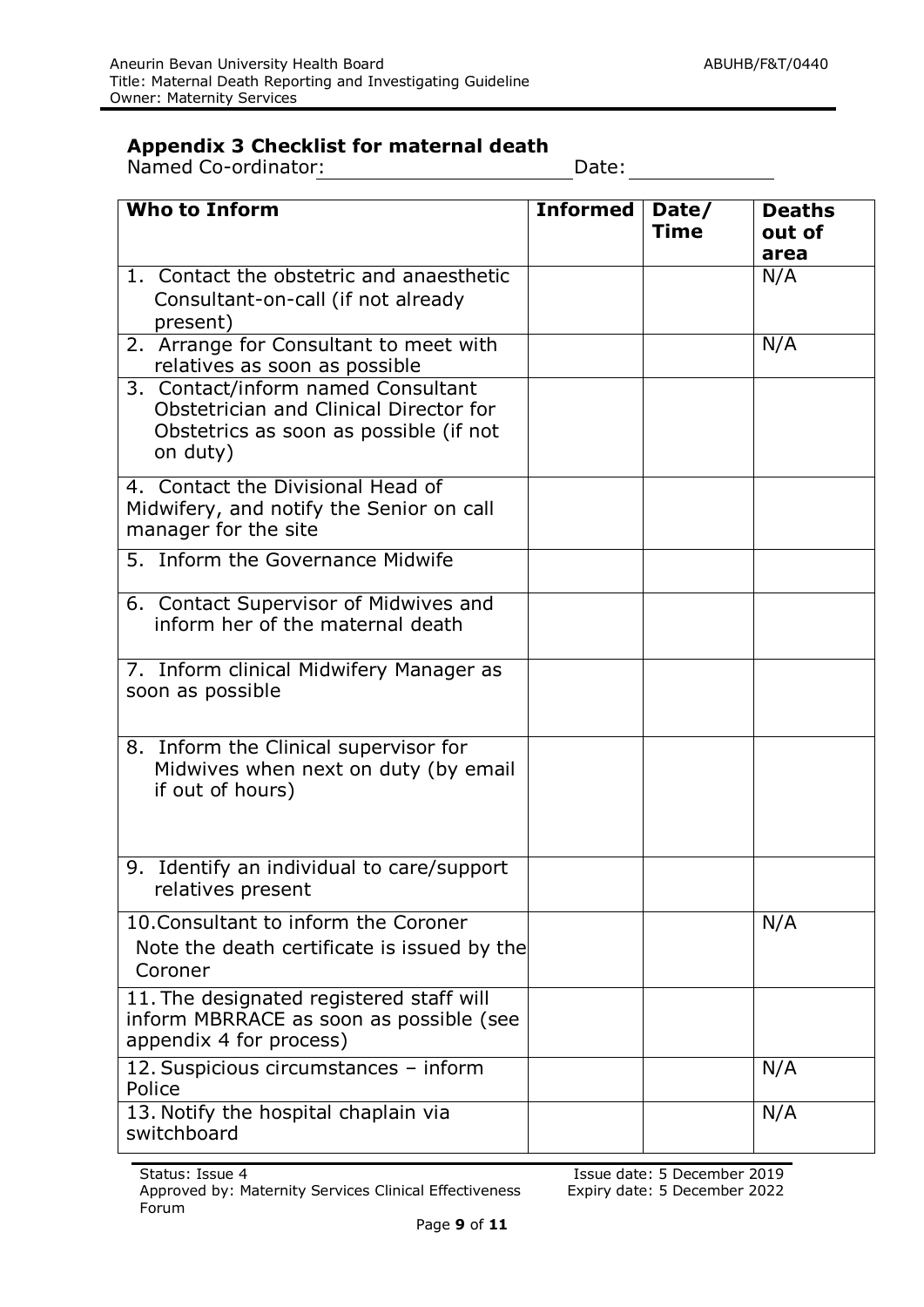| 14. Inform woman's named<br>Midwife, General Practitioner and<br>Health Visitor as soon as possible |  |  |
|-----------------------------------------------------------------------------------------------------|--|--|
| 15. Inform Social Services (depending on<br>required support)                                       |  |  |
| 16. If associated death of baby - notify<br><b>MBRRACE</b>                                          |  |  |
| 17. Alert employer wellbeing service so<br>that staff can be prioritised for support.               |  |  |

| <b>Tasks to be Completed</b>                                                                                                                                                                                                                                                         | Com<br>pleted | Date/<br><b>Time</b> | Out of<br>Area<br><b>Death</b> |
|--------------------------------------------------------------------------------------------------------------------------------------------------------------------------------------------------------------------------------------------------------------------------------------|---------------|----------------------|--------------------------------|
| 1. Post mortem discussion regarding the<br>fact that this will be a coroners case                                                                                                                                                                                                    |               |                      | N/A                            |
| 2. Consent form signed                                                                                                                                                                                                                                                               |               |                      | N/A                            |
| 3. Case notes and attached<br>documentation photocopied                                                                                                                                                                                                                              |               |                      |                                |
| 4. Stillbirth certificate - if applicable                                                                                                                                                                                                                                            |               |                      | N/A                            |
| 5. electronic Adverse incident form<br>completed                                                                                                                                                                                                                                     |               |                      |                                |
| 6. Last offices as per Health Board policy<br>Advice from Home Office Pathologist states<br>that all items (MS&E and medication used<br>prior to the death and during resuscitation<br>should remain insitu (e.g. ET tube) or<br>collected and sent with the body for post<br>mortem |               |                      | N/A                            |
| 7. Advice to relatives regarding registering<br>of death - Note the death certificate is<br>issued by the Coroner                                                                                                                                                                    |               |                      | N/A                            |
| 8. Establish next of kin contact details and<br>confirm that all information will be via that<br>person                                                                                                                                                                              |               |                      |                                |
| 9. Offer next of kin contact number of a<br>designated family contact staff member<br>for any enquiries.                                                                                                                                                                             |               |                      |                                |

# **Provide support group leaflets as appropriate**

#### **Provide family with health advice leaflets for baby care if appropriate**